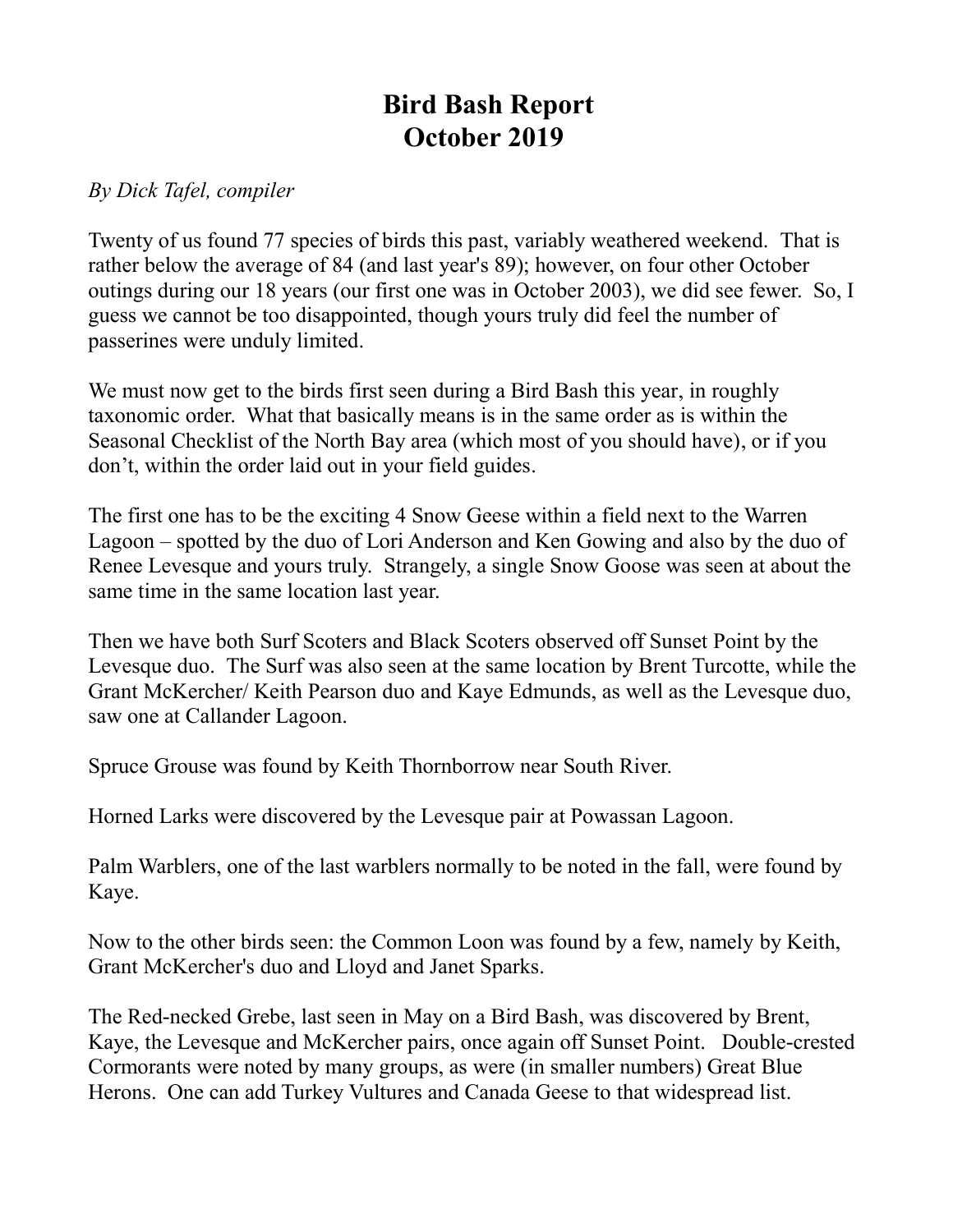Counting mergansers among them (and also the first seen birds mentioned above) some 17 duck species were discovered, most of them within the protection of the many local lagoons. That includes Northern Pintail, the first such since April, one of which was noted by the Levesque pair at Callander Lagoon and one lonely Bufflehead also there. Hooded Mergansers were noted only by Keith and Brent. We should add two other almost ducks - the American Coot, found by Gary and Connie Sturge, and Common Gallinules which were seen again in Cache Bay by the Levesque duo.

Predators seemed to be more common than usual, with Northern Harrier being seen by the Anderson duo, Buddy Myles, and by the Anderson and Levesque pairs; a Sharpshinned Hawk by the Sparks; Red-tailed Hawk and American Kestrel by the Sturges and by the Levesque pair, who also saw Bald Eagles and a Merlin, one of which was also noted by Nancy Pearson. The Anderson pair also viewed the Red-tailed.

Sandhill Cranes were about in large numbers within various fields, seen by the Anderson and Levesque duos and by Buddy. Ruffed Grouse were noted by several groups, but the Wild Turkey was seen solely by Keith.

No shorebirds at all were discovered. That was rather surprising for sure!

Ring-billed Gulls were the only birds noted from home by Elsa Tafel, but were, of course, widely dispersed, along with Herring Gulls. Three or four Great Black-backed Gulls were noted along the North Bay shoreline by Kaye, as well as the McKercher and the Levesque duos. No terns were observed.

Rock Doves were as common as ever, but Mourning Doves were noted only by Buddy, Keith and the Sturges.

Belted Kingfishers were observed by the Levesque duo, Buddy and Keith.

Downy Woodpeckers were seen solely by Nancy, Mary Ann Kenrick, and Pete and Pam Handley, but Hairys were noted by many. Northern Flickers still seemed to be fairly common. Pileateds were found by the Anderson pair, the Sturges and Kaye.

Now getting to the Passerines, sometimes called "songbirds", we start with flycatchers. Eastern Phoebes were noted by the Sturges and the McKercher pair. The Sparks found a Great Crested Flycatcher.

The Canada Jay was seen only by Keith, the first since June. Blue Jays, American Crows and Common Ravens were widely observed.

Black-capped Chickadees were also widely noted, but the Red-breasted Nuthatch was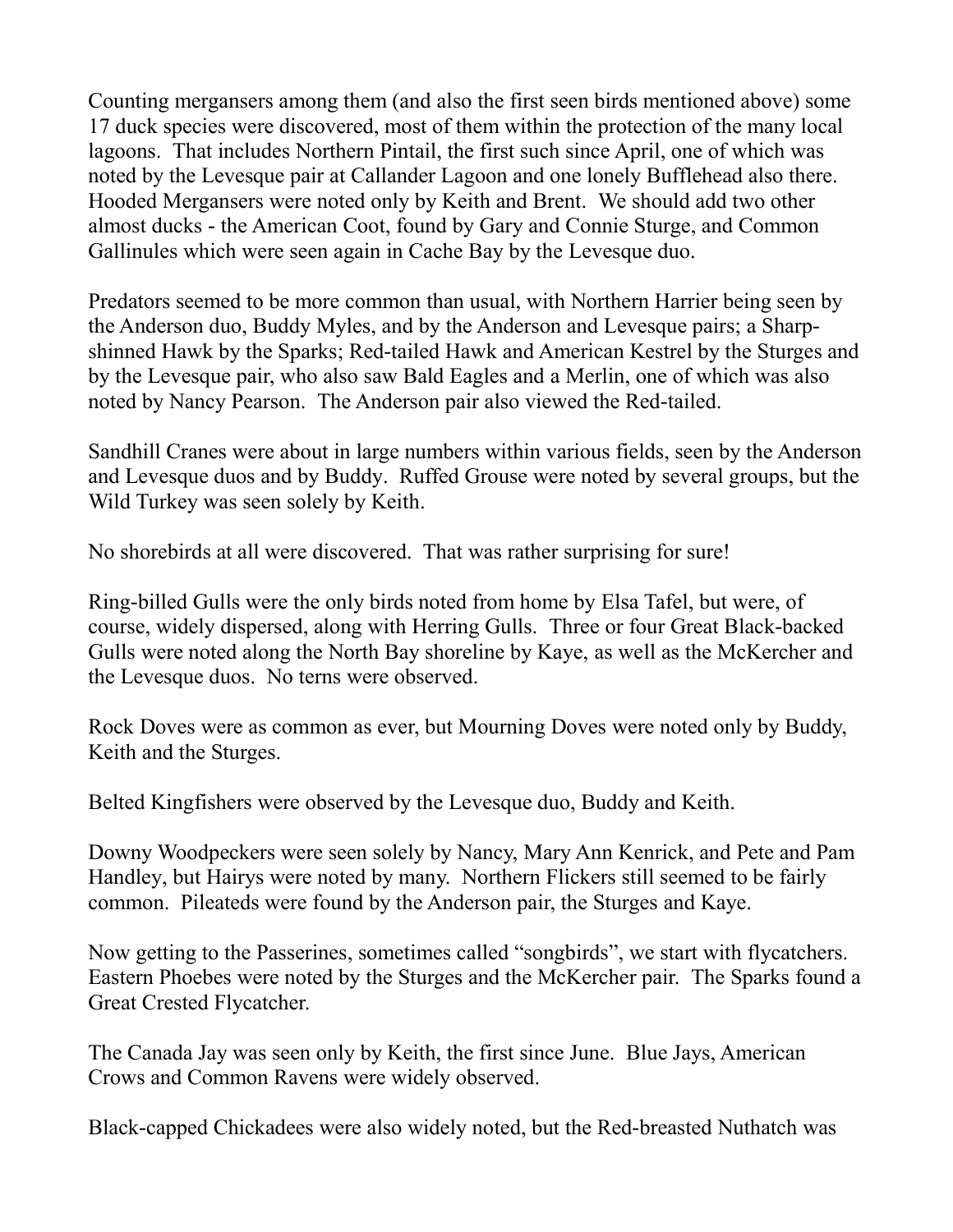seen only by Brent, the Sturges and Keith. The White-breasted Nuthatch was found solely by the McKercher pair.

Fast moving Golden-crowned Kinglets were spotted by the Levesque duo, and Rubycrowned Kinglets by Brent.

Although our popular American Robins seemed to be in lower numbers than usual for this time of year, although noted by many, a very active migrating flock of fourteen was watched by the Levesque pair in the forested area by Powassan Lagoon.

A Gray Catbird was spotted by the Sturges.

Large flocks of European Starlings were seen by many.

A good number of American Pipits were noted – by the Anderson and Levesque pairs, and by the Sturges and Kaye.

Cedar Waxwings were watched by the Sparks.

No warblers, except for the aforementioned Palm, were found.

As to sparrows, American Tree was noted by the Sturges, first one since April. They also spotted Savannahs, as did the Levesque pair, Buddy and the Anderson duo. Song Sparrows seemed to be the most widely identified. Lincoln's were seen by the Levesque duo; Swamps by Buddy; White-throats by Brent, Kaye, Mary Ann and the Handleys. White-crowned had arrived back in fairly large numbers, unseen here since May, and noted by John Levesque, the Sturges, the McKercher and the Levesque duos.

Red-winged Blackbirds were still about in large flocks, seen by Mary Ann, and the Anderson and Levesque pairs.

Eastern Meadowlark were observed by the Anderson duo.

Common Grackle were about still about in fair numbers, observed by Keith, the Levesque duo and the Anderson pair.

Pine Grosbeak, first since February, were noted amidst the conifers near South River by Keith.

American Goldfinch were fairly common, while House Sparrows were seen only by Buddy, the Sturges and the Anderson pair.